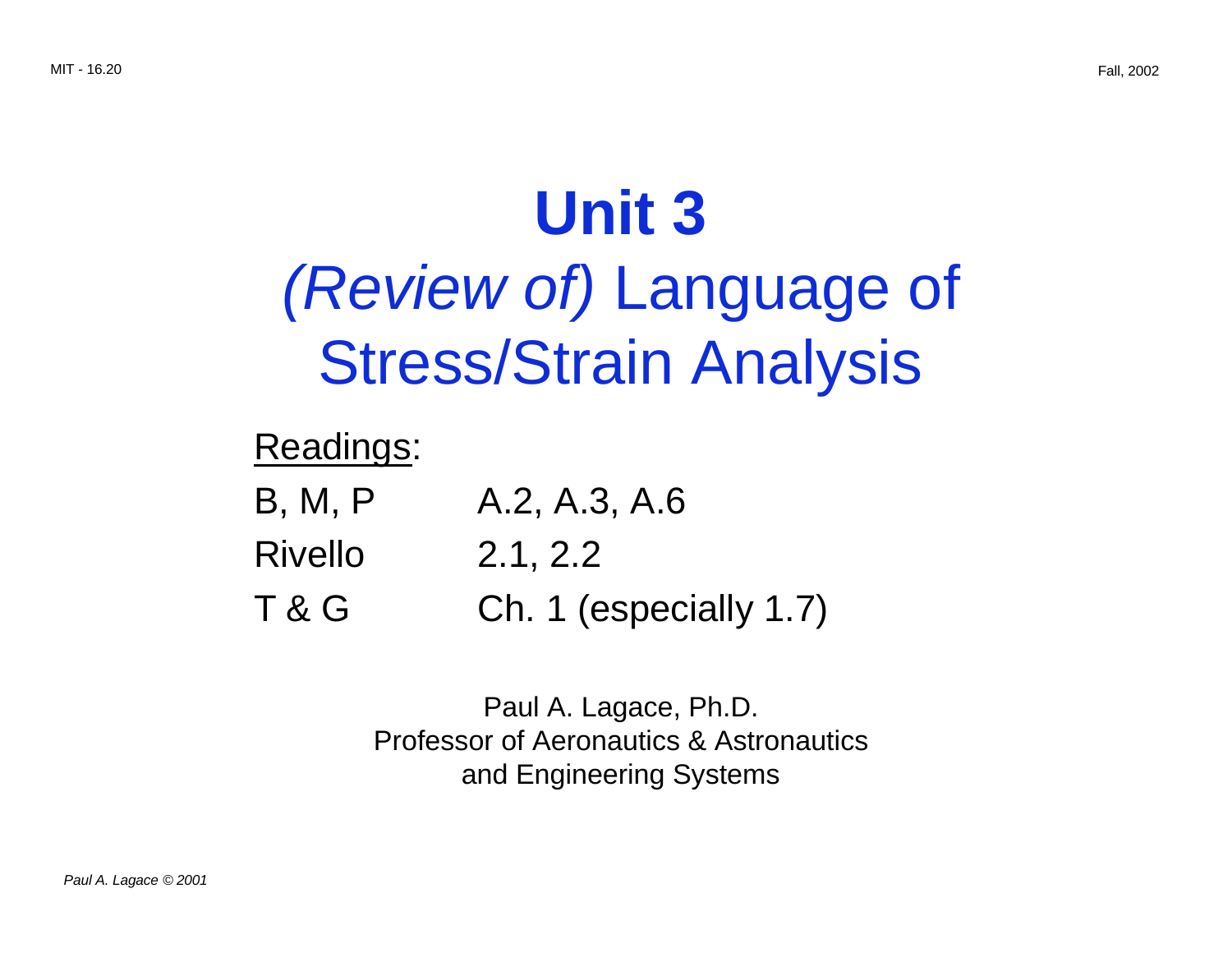## Recall the definition of stress:

 $\sigma$  = stress = "intensity of internal force at a point"

**Figure 3.1 Representation of cross-section of a general body** 



There are two types of stress:

- $\sigma_n$  (F<sub>n</sub>) 1. Normal (or extensional): act normal to the plane of the element
- $\sigma_s$  ( $F_s$ ) 2. Shear: act in-plane of element

 $\rightarrow$  Sometimes delineated as  $\tau$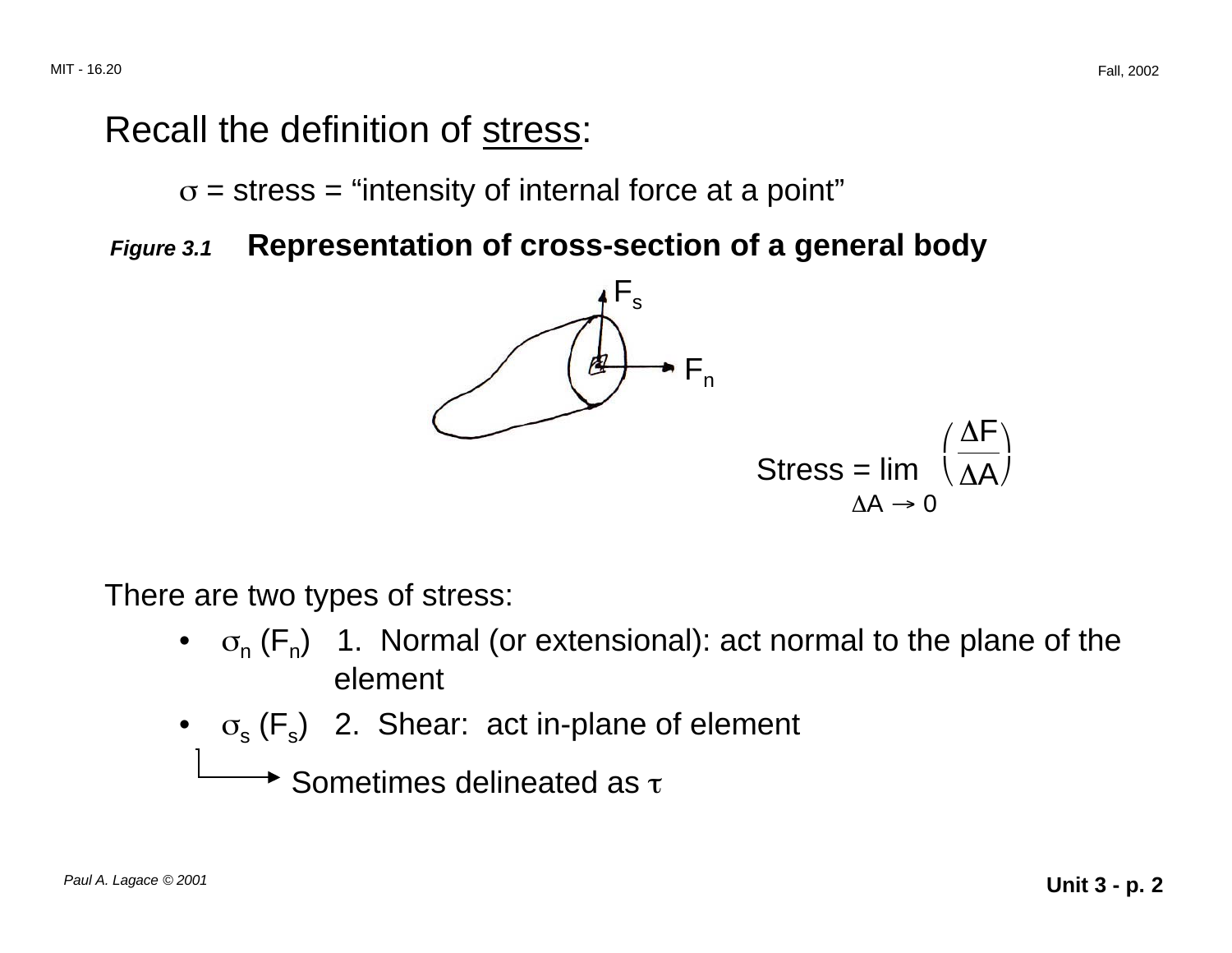## And recall the definition of strain:

 $\varepsilon$  = strain = "percentage deformation of an infinitesimal element"

#### **Figure 3.2 Representation of 1-Dimensional Extension of a body**



shear

deformation!

Again, there are two types of strain:

- $\varepsilon_n$  1. Normal (or extensional): elongation of element
- $\varepsilon$ <sub>s</sub> 2. Shear: angular change of element
	- Sometimes delineated as  $\gamma$

**Figure 3.3 Illustration of Shear Deformation**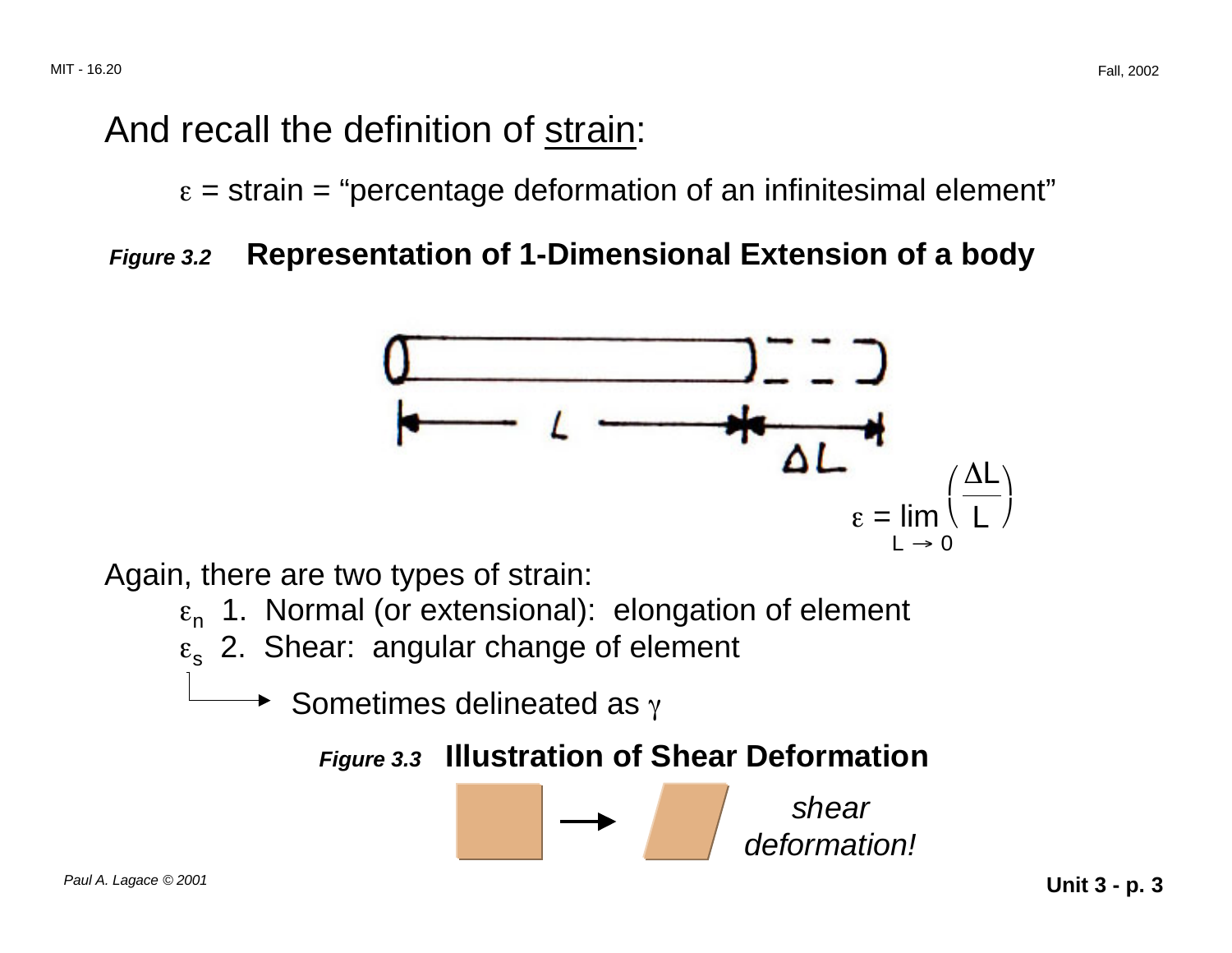Since stress and strain have components in several directions, we need a notation to represent these (as you learnt initially in Unified)

Several possible

- Tensor (indicial) notation
- 
- 
- **Matrix notation**

• Contracted notation will review here Engineering notation **and give examples**<br>Matrix notation **and in recitation** 

## **IMPORTANT: Regardless of the notation, the equations and concepts have the same meaning**

 $\Rightarrow$  learn, be comfortable with, be able to use all notations

## Tensor (or Summation) Notation

- "Easy" to write complicated formulae
- "Easy" to mathematically manipulate
- "Elegant", rigorous
- Use for derivations or to succinctly express a set of equations or a long equation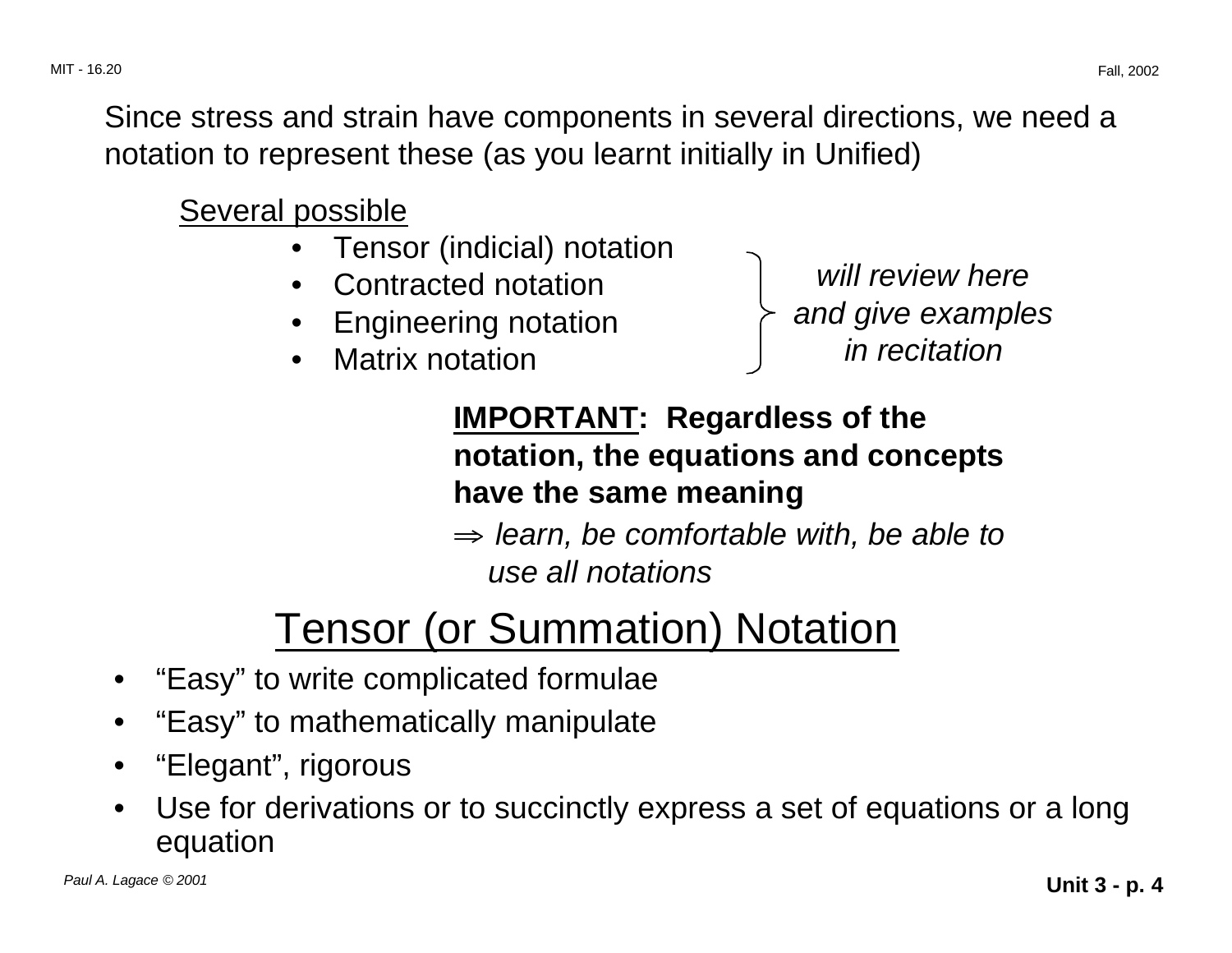MIT - 16.20 Fall, 2002

## Example:  $x_i = f_{ii} y_i$

Rules for subscripts NOTE: index ≡ subscripts

- Latin subscripts (m, n, p, q, ...) take on the values 1, 2, 3 (3-D)
- Greek subscripts ( $\alpha$ ,  $\beta$ ,  $\gamma$  ...) take on the values 1, 2 (2-D)
- When subscripts are repeated on one side of the equation within one term, they are called *dummy indices* and are to be summed on

Thus:

$$
f_{ij} y_j = \sum_{j=1}^{3} f_{ij} y_j
$$
  
*But*  $f_{ij} y_j + g_i$  ... do not sum on i !

Subscripts which appear only once on the left side of the equation within one term are called free indices and represent a separate equation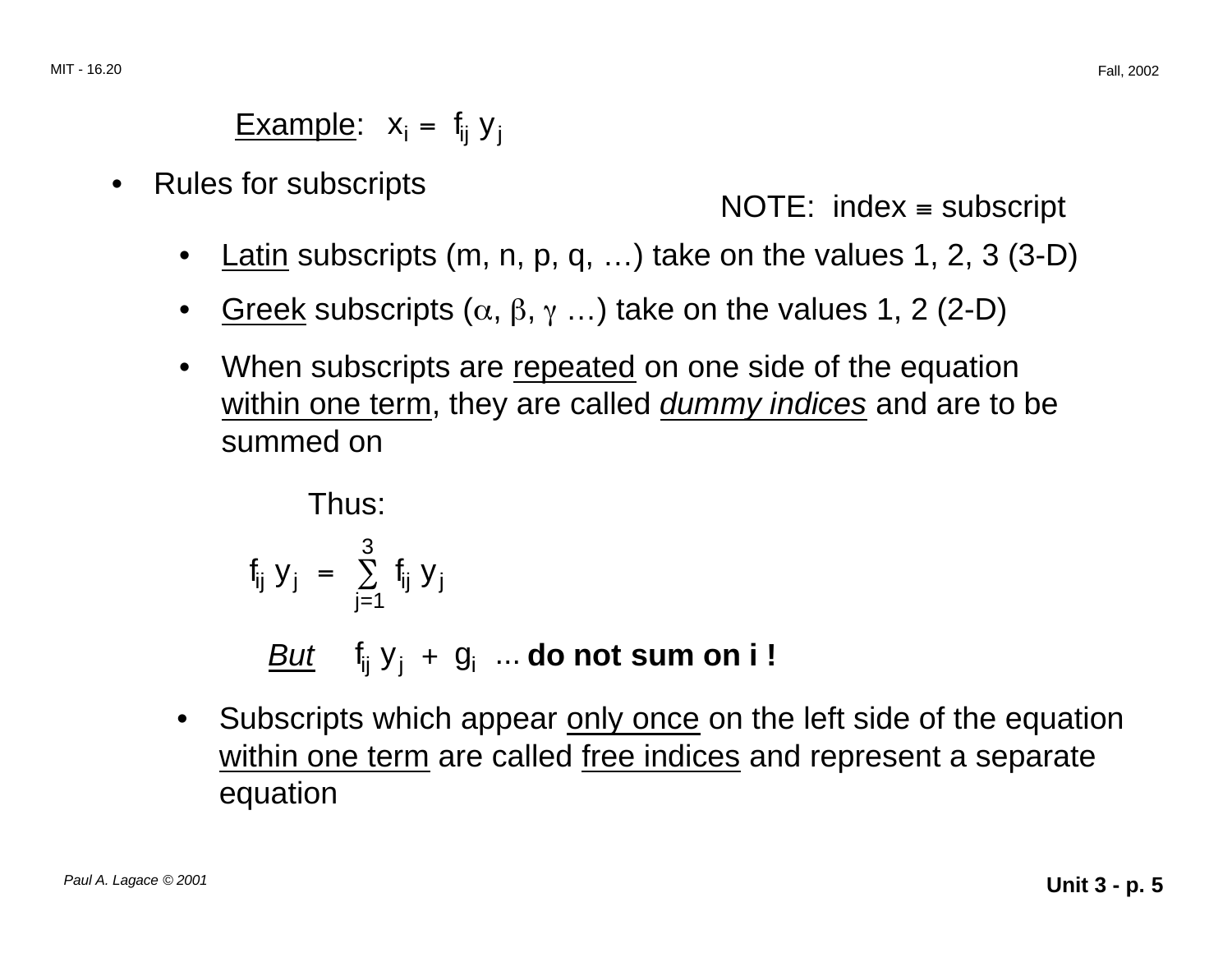Thus:

 $X_i = \ldots$  $\Rightarrow$   $X_1 =$  …  $X_2 =$  .....  $X_3 = \ldots$ 

> **Key Concept: The letters used for indices have no inherent meaning in and of themselves**

Thus:  $x_i = f_{ii} y_i$ is the same as:  $x_r = f_{rs} y_s$  or  $x_i = f_{ji} y_i$ 

Now apply these concepts for stress/strain analysis:

1. Coordinate System

Generally deal with right-handed rectangular Cartesian:  $y_m$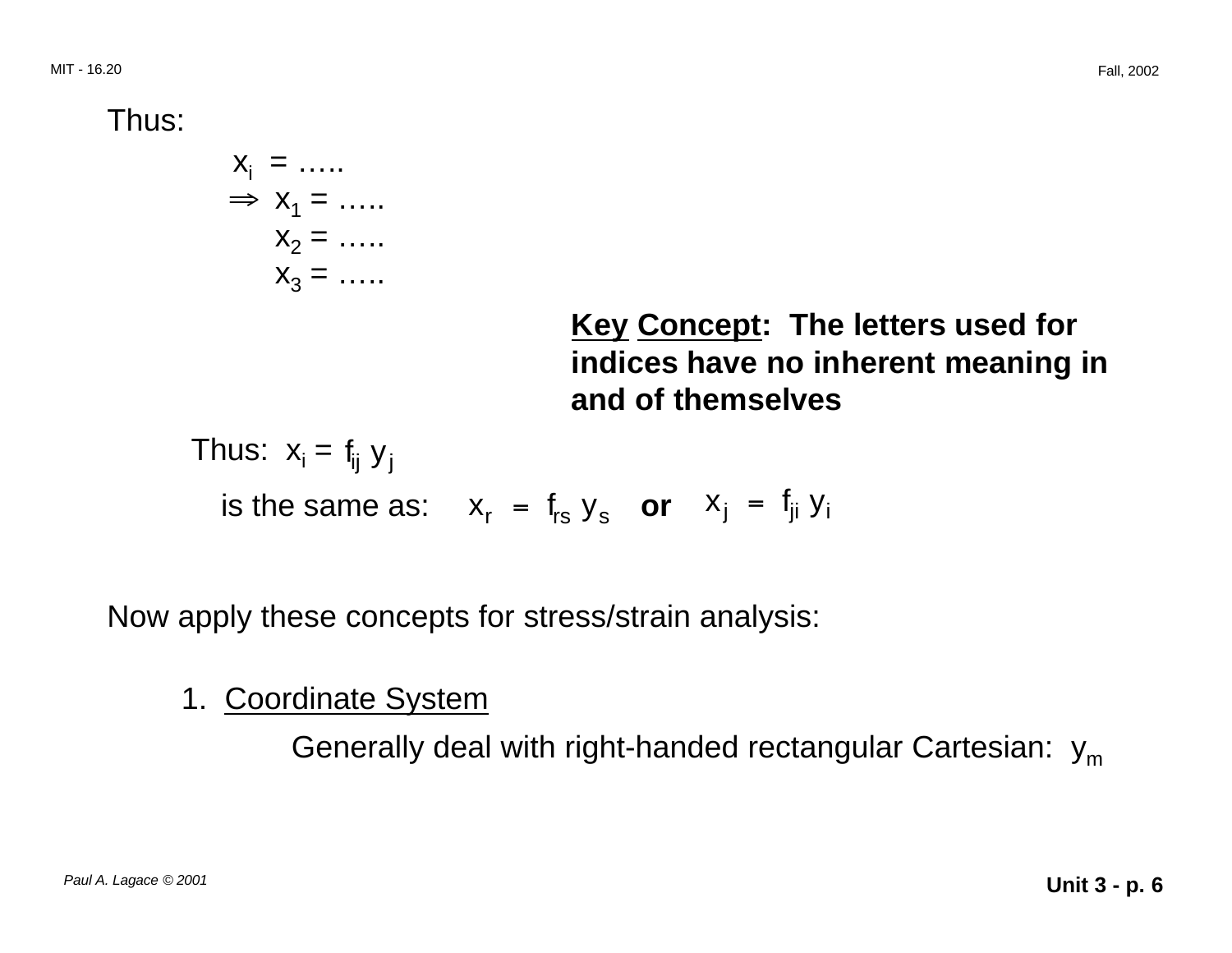

exist!)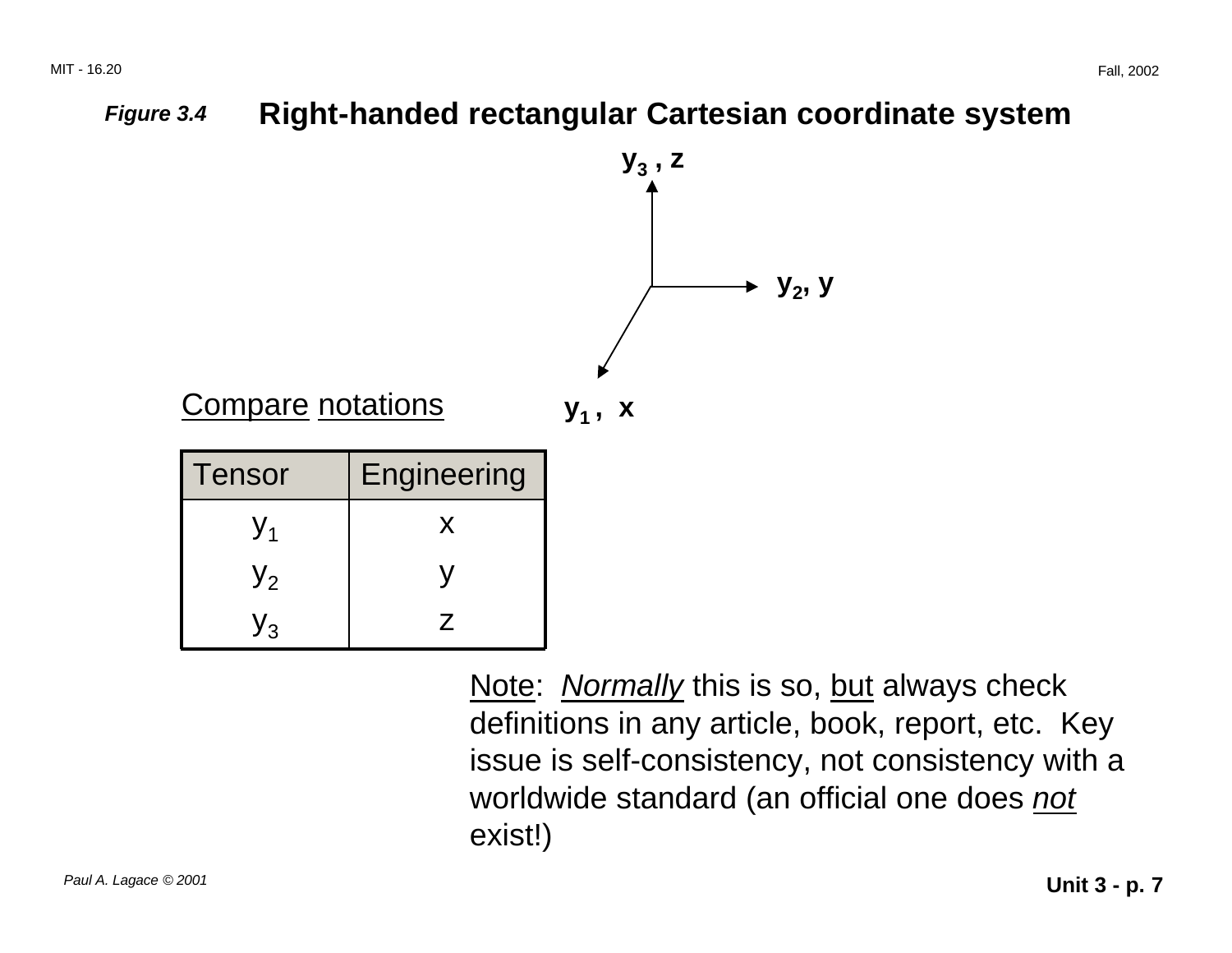#### 2. Deformations/Displacements (3)

**Figure 3.5 •**  $p(y_1, y_2, y_3)$ , **small p (deformed position)** 

 $P(Y_1, Y_2, Y_3)$ **Capital P (original position)** 

 $u_m = p(y_m) - P(y_m)$ 

#### --> Compare notations

| <b>Tensor</b> | <b>Engineering</b> | <b>Direction in</b><br><b>Engineering</b> |
|---------------|--------------------|-------------------------------------------|
|               |                    |                                           |
|               |                    |                                           |
|               | ۱A.                |                                           |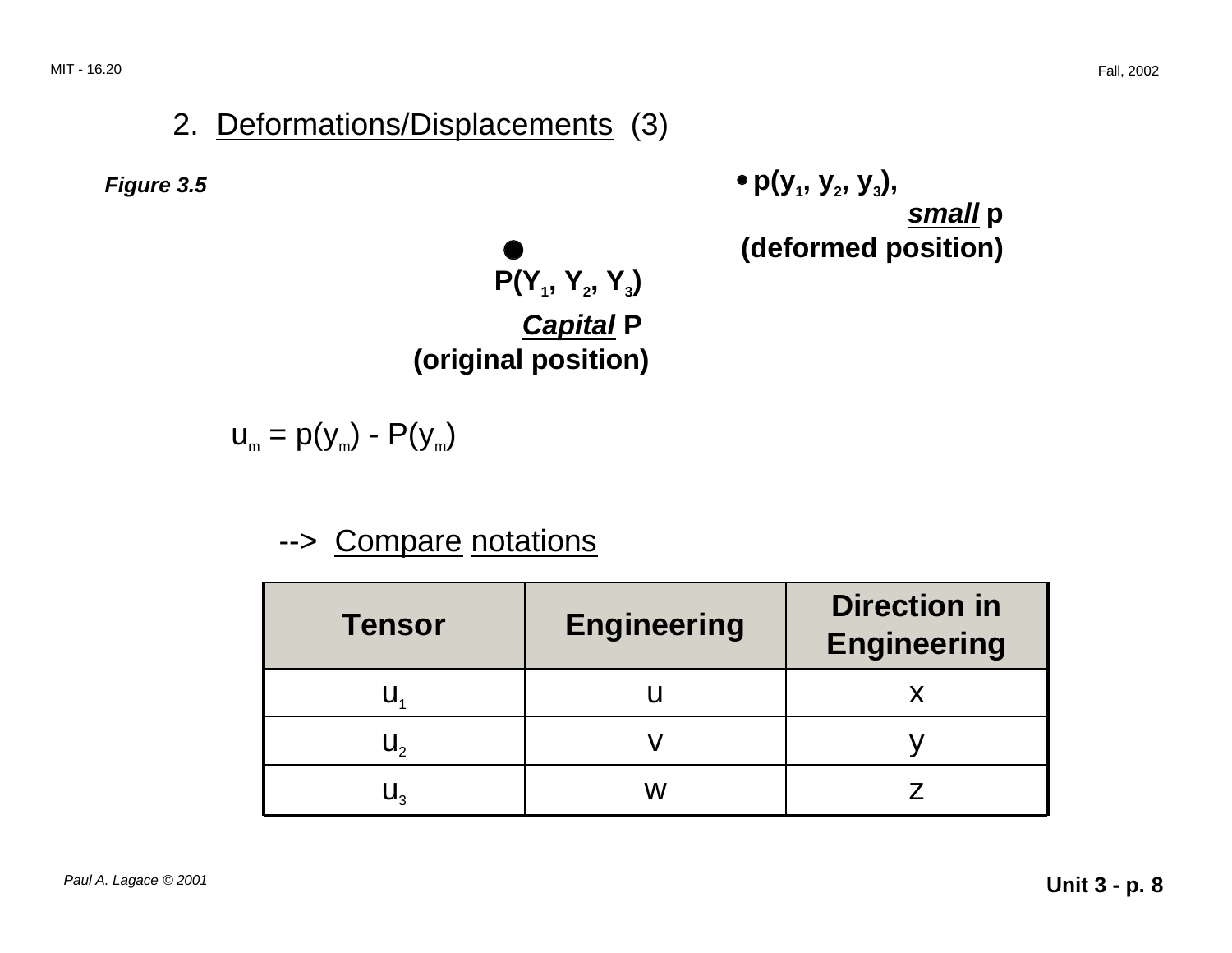#### 3. Components of Stress (6)

 $\sigma_{mn}$  "Stress Tensor"

#### ⇒ **2 subscripts** ⇒ **2nd order tensor**

6 independent components



Note: stress tensor is symmetric

 $\sigma_{\rm mn} = \sigma_{\rm nm}$ 

due to equilibrium (moment) considerations

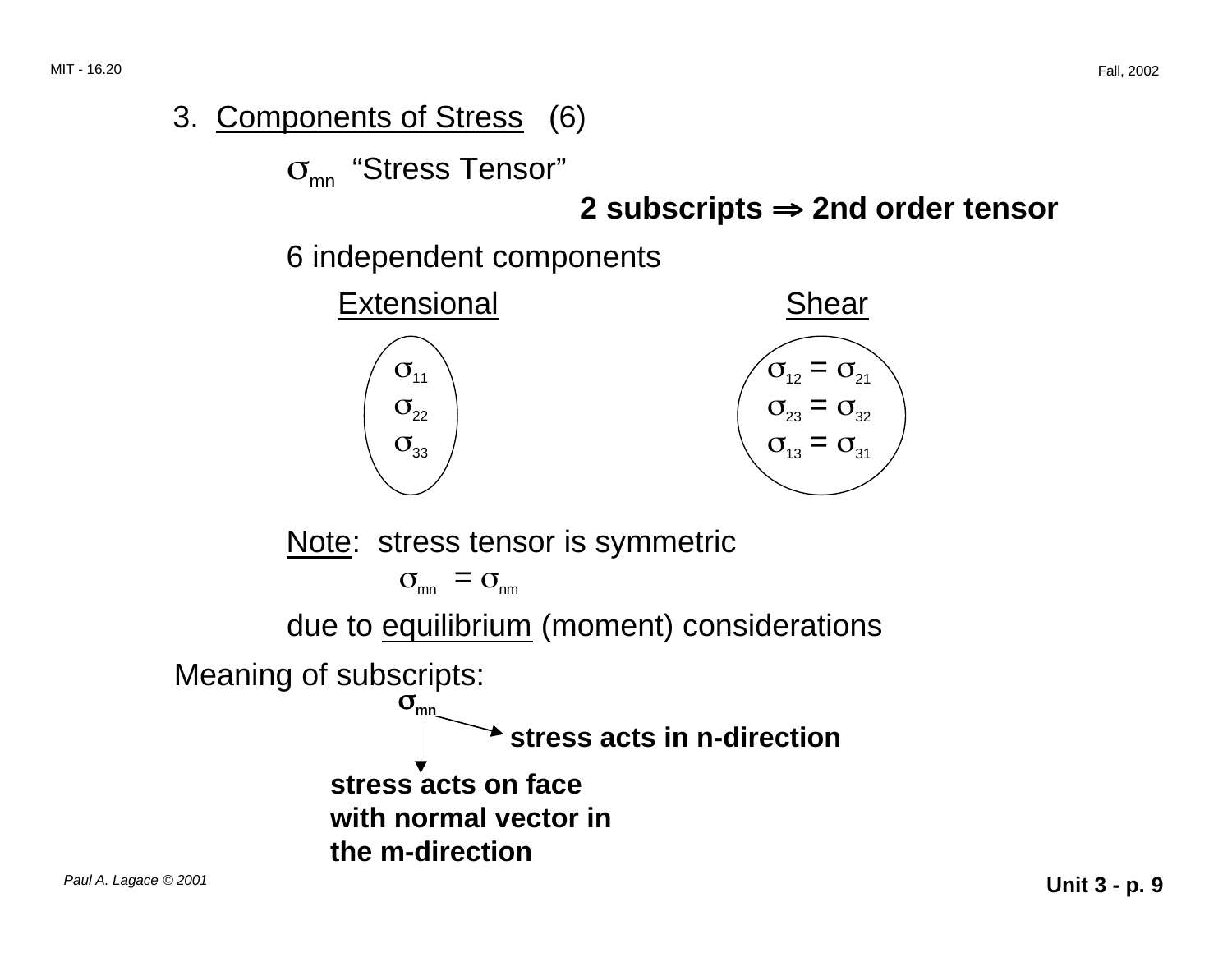#### **Figure 3.6 Differential element in rectangular system**



--> Compare notations

| <b>Tensor</b>                     | <b>Engineering</b> |              |                       |                |
|-----------------------------------|--------------------|--------------|-----------------------|----------------|
| $\sigma_{11}$                     | $\sigma_{\rm x}$   |              |                       |                |
| $\sigma_{22}$                     | $\sigma_{\rm v}$   |              |                       |                |
| $\sigma_{33}$                     | $\sigma_{\rm z}$   |              |                       |                |
| $\sigma_{23}$                     | $\sigma_{yz}$      | $=\tau_{yz}$ | sometimes<br>used for |                |
| $\sigma_{13}$                     | $\sigma_{xz}$      | $=\tau_{xz}$ |                       |                |
| $\sigma_{\scriptscriptstyle{12}}$ | $\sigma_{\rm xy}$  | $=\tau_{xy}$ |                       | shear stresses |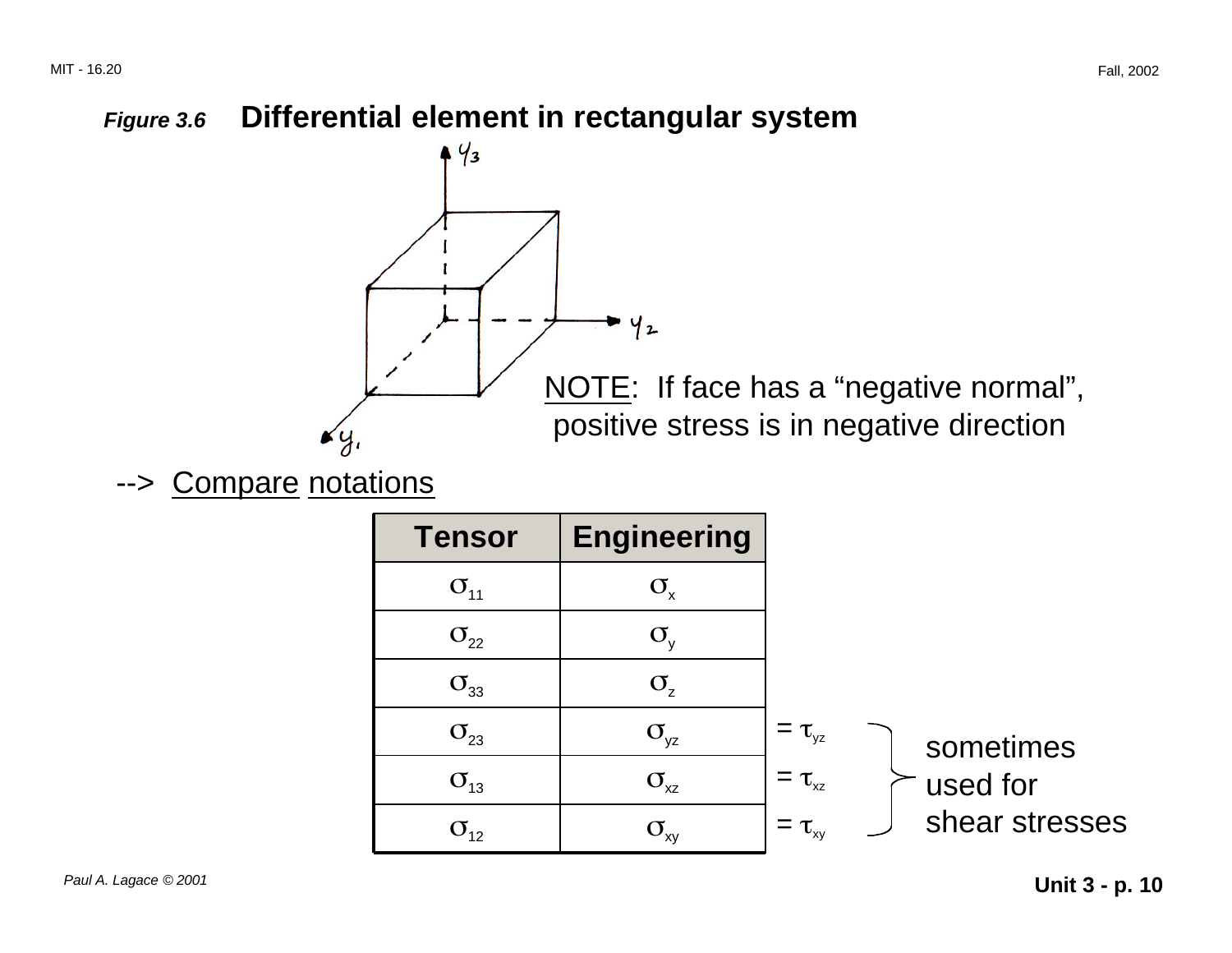#### 4. Components of Strain (6)

 $\varepsilon_{mn}$  "Strain Tensor"

#### ⇒ **2 subscripts** ⇒ **2nd order tensor**

6 independent components

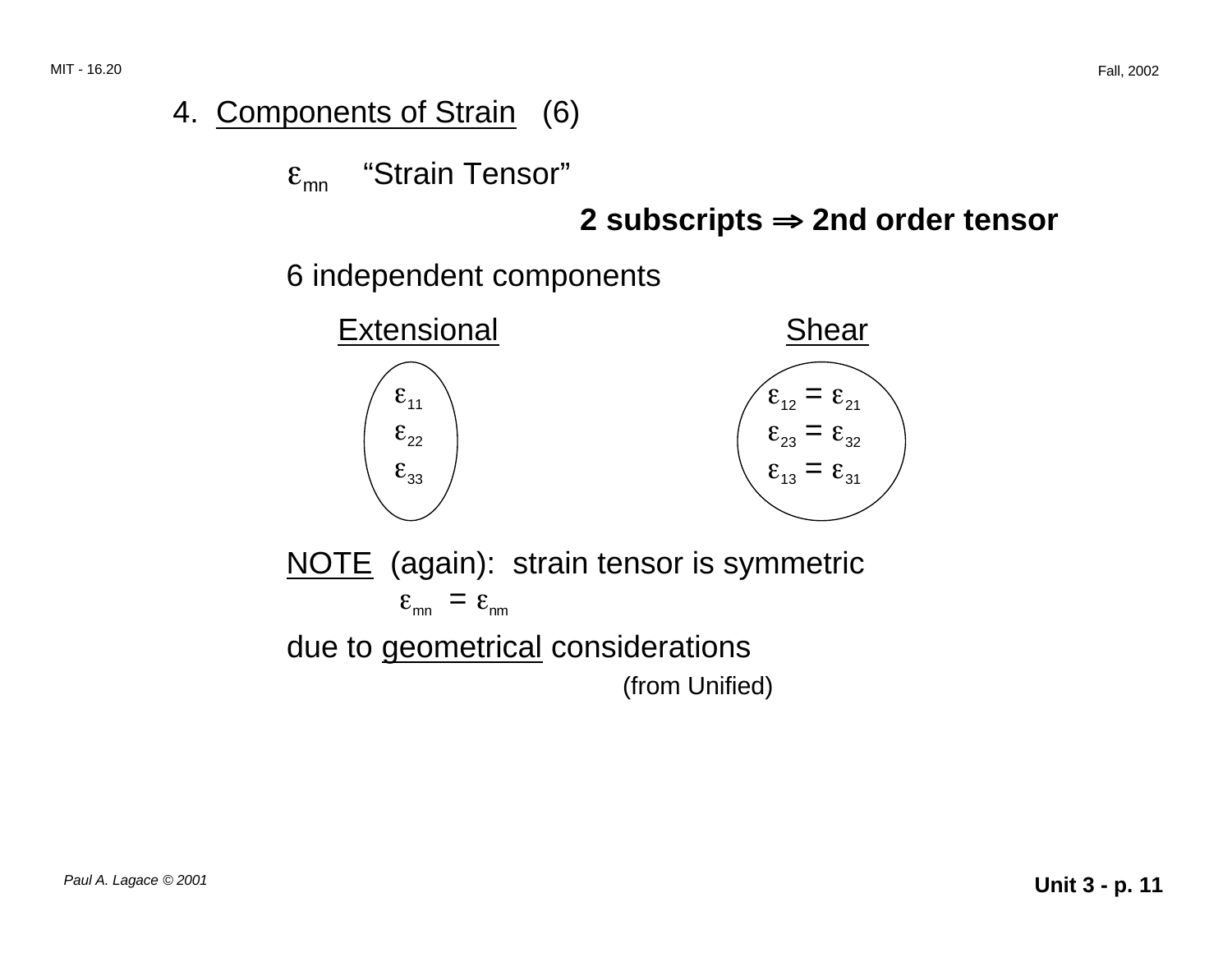#### Meaning of subscripts not like stress

 $\epsilon_{\rm mn}$ 

- $m = n \Rightarrow$  extension along m
- $m \neq n \Rightarrow$  rotation in m-n plane

#### **BIG DIFFERENCE for strain tensor:**

There is a difference in the shear components of strain between tensor and engineering (unlike for stress).

#### **Figure 3.7 Representation of shearing of a 2-D element**

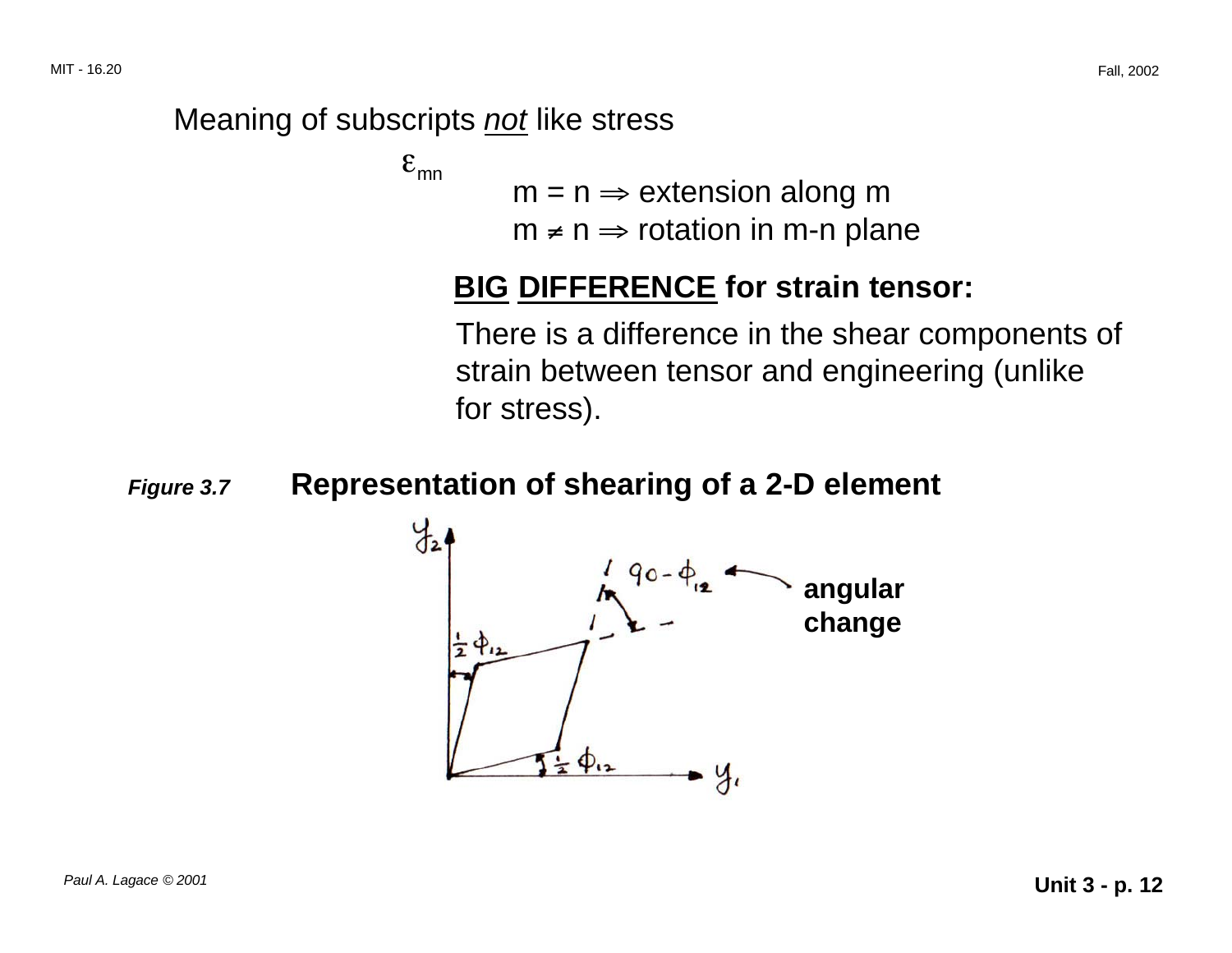$\epsilon$ -> total angular change =  $\phi_{12} = \varepsilon_{12} + \varepsilon_{21} = 2 \varepsilon_{12}$ (recall that  $\varepsilon_{12}$  and  $\varepsilon_{21}$  are the same due to geometrical considerations) **But**, engineering shear strain is the total

$$
angle: \quad \phi_{12} = \varepsilon_{xy} = \gamma_{xy}
$$

--> Compare notations

| <b>Tensor</b>       | <b>Engineering</b>     |                |               |
|---------------------|------------------------|----------------|---------------|
| $\epsilon_{11}$     | $\epsilon_{\rm x}$     |                |               |
| $\epsilon_{22}$     | $\epsilon_{v}$         |                |               |
| $\epsilon_{33}$     | $\mathcal{E}_{7}$      |                |               |
| $2\varepsilon_{23}$ | $\epsilon_{\text{yz}}$ | $=\gamma_{yz}$ | sometimes     |
| $2\varepsilon_{13}$ | $\epsilon_{xz}$        | $=\gamma_{xz}$ | used for      |
| $2\epsilon_{12}$    | $\epsilon_{xy}$        | $=\gamma_{xy}$ | shear strains |

## **Thus, factor of 2 will pop up**

When we consider the equations of elasticity, the 2 comes out naturally.

(But, remember this "physical" explanation)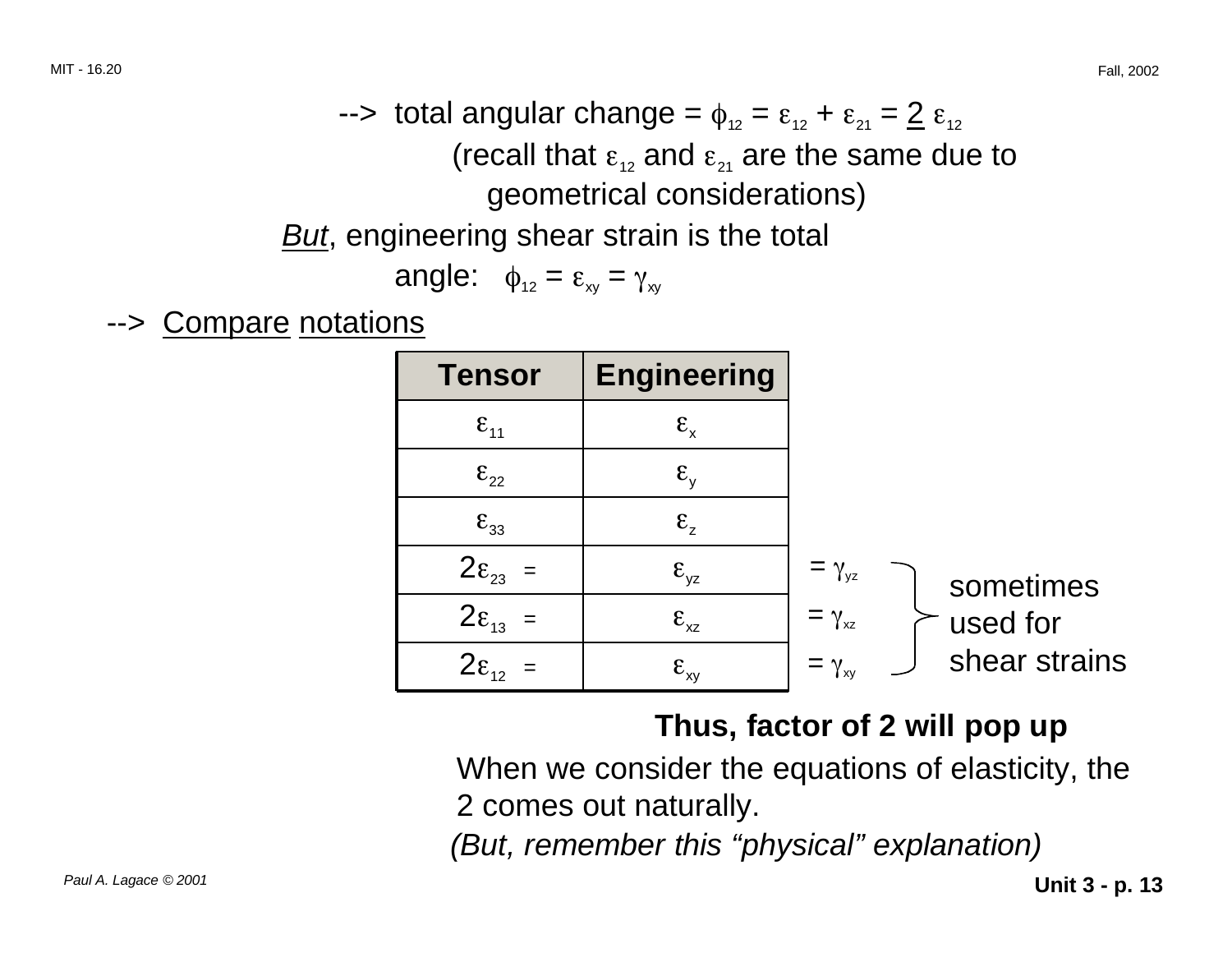

**CAUTION** When dealing with shear strains, must know if they are tensorial or engineering... DO NOT ASSUME!

- 5. Body Forces (3)
	- $f_i$  internal forces act along axes

(resolve them in this manner -- can always do that)

--> Compare notations

| Tensor | Engineering |
|--------|-------------|
|        |             |
|        |             |
|        |             |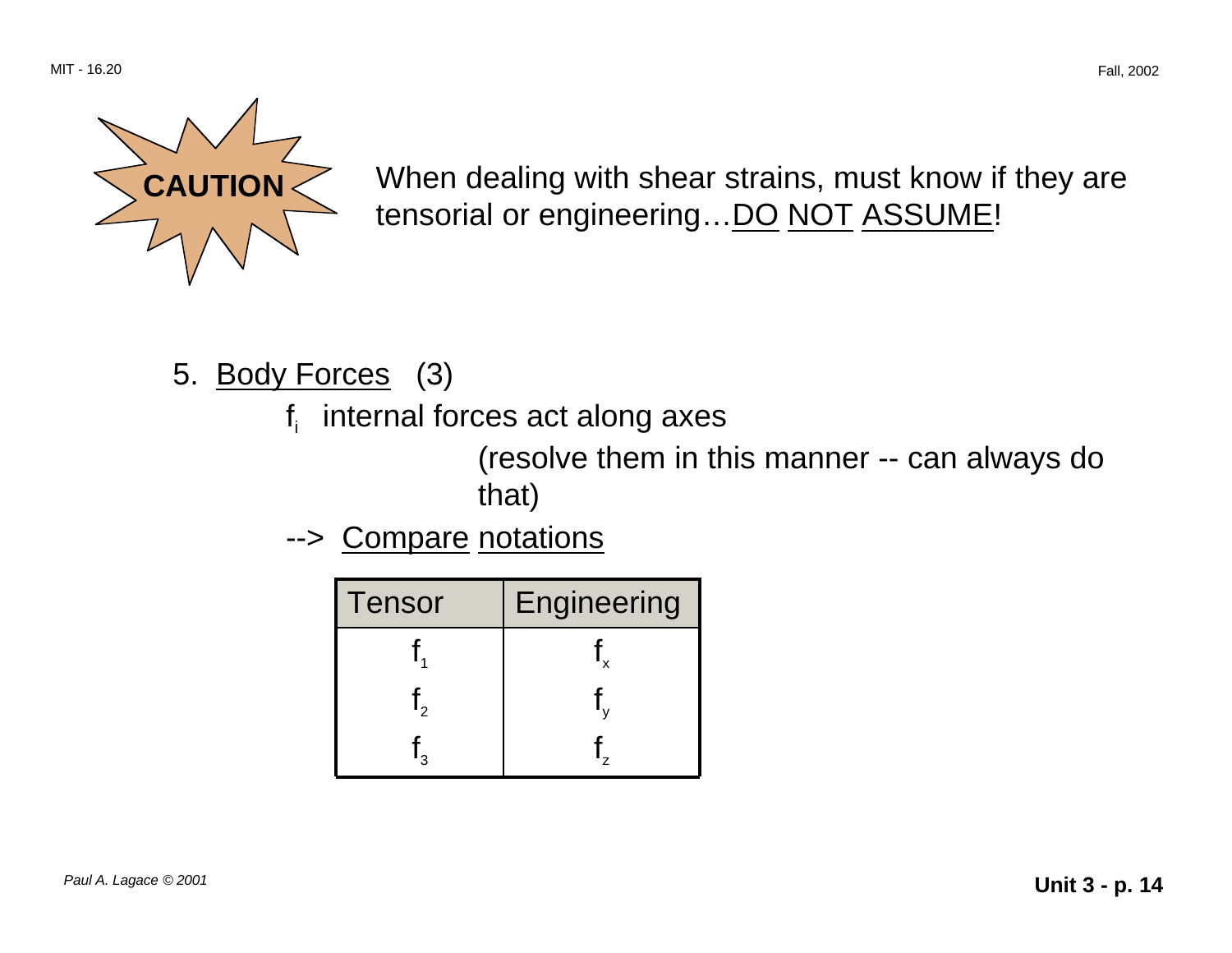## 6. Elasticity Tensor (? ... will go over later)

 $E_{mnpq}$  relates stress and strain<br>(we will go over in detail, ... recall introduction in Unified)

## Other Notations

Engineering Notation

- One of two most commonly used
- Requires writing out all equations (no "shorthand")
- Easier to see all components when written out fully

Contracted Notation

- Other of two most commonly used
- Requires less writing
- Often used with composites ("reduces" four subscripts on elasticity term to two)
- Meaning of subscripts not as "physical"
- Requires writing out all equations generally (there is contracted "shorthand")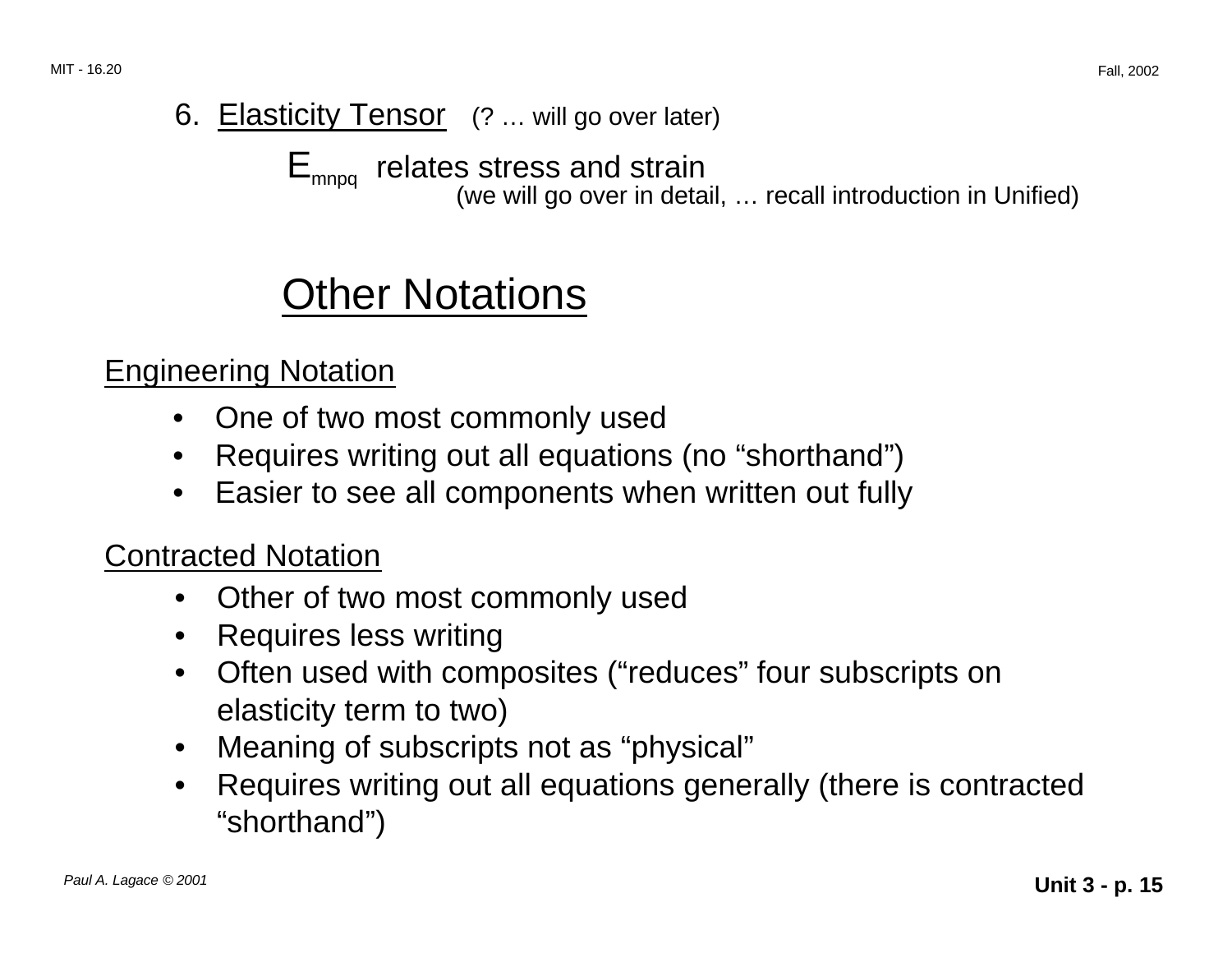| <b>Tensor</b> | <b>Engineering</b> | <b>Contracted</b> |
|---------------|--------------------|-------------------|
| 11            |                    |                   |
| 22            |                    | 2                 |
| 33            | Z                  | 3                 |
| 23, 32        | γz                 |                   |
| 13, 31        | <b>XZ</b>          | 5                 |
| 12, 21        | X١                 | 6                 |

--> Meaning of "4, 5, 6" in contracted notation

- Shear component
- Represents axis  $(x_n)$  "about which" shear rotation takes place via:

$$
m = 3 + n
$$
\n
$$
\gamma_m
$$
\nor\n
$$
\gamma_m
$$
\n
$$
\gamma_m
$$
\n
$$
\gamma_m
$$
\n
$$
\gamma_m
$$

**Figure 3.8 Example: Rotation about y<sub>3</sub>**